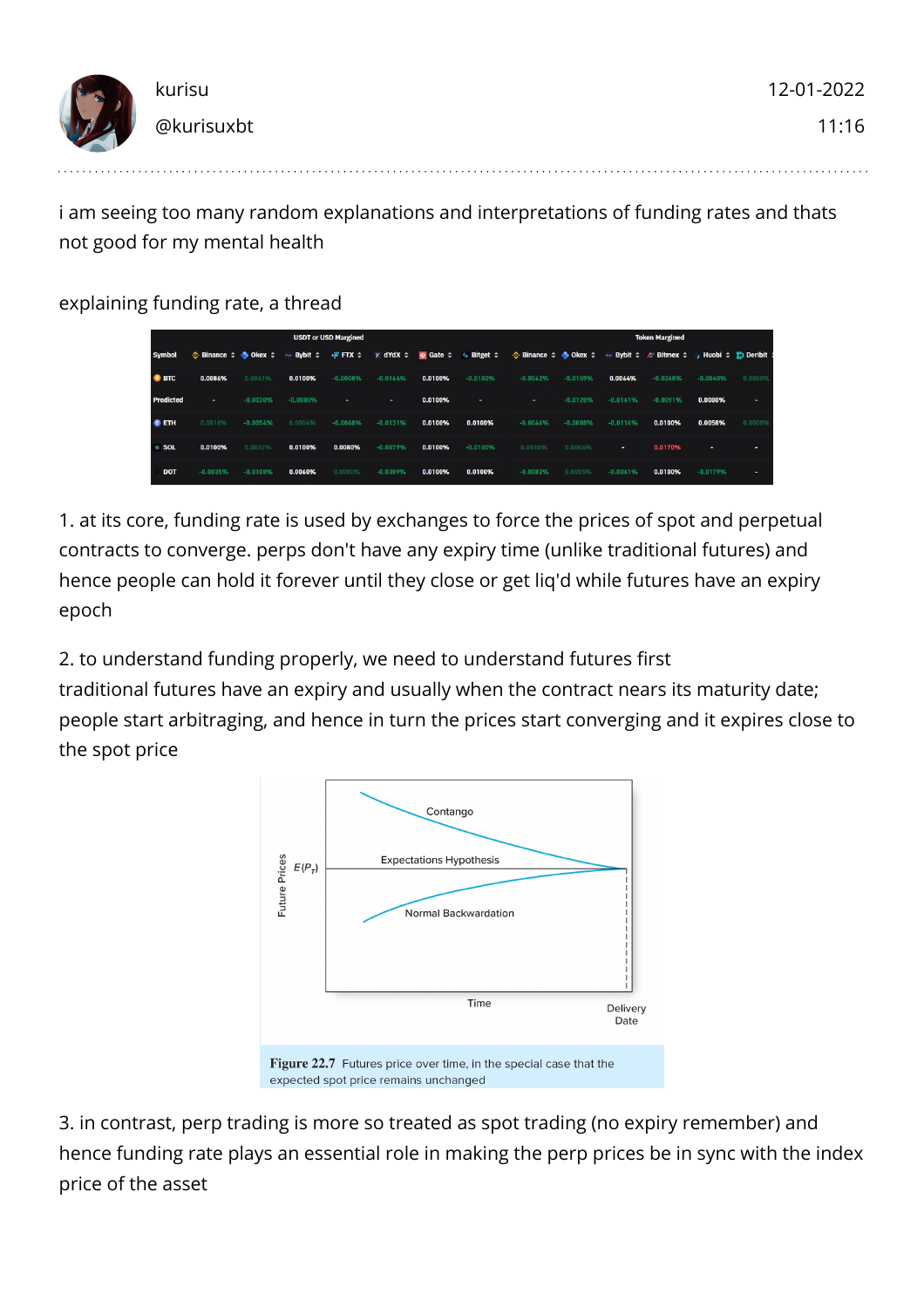

4. the funding isn't a magical number, it has a very simple method of calculation for almost all exchanges

the funding rate is simply: Funding Rate = \*[Interest Rate - Premium Index] + Premium Index

\*a clamp function is applied with ceil/floor as 0.05% and -0.05%

5. to further break down the formula, let's first look at whats the interest rate

contracts are traded with a base and a quote currency (e.g. BTC - base, USD - quote) and the interest rate is a simple calculation between them which goes like this:

 $\text{Interest Rate (I)} = \frac{\text{(Interest Quote Index} - \text{Interest Base Index})}{\text{Funding Rate Interval}}$ 

6. interest quote index = the borrowing rate for the quote currency interest base index = the borrowing rate for the base currency funding interval = the periodic intervals in which rates are recalculated

lets now try to make these even simpler by using an example

7. binance and bybit have the usd rate at 0.06% and btc rate at 0.03% and hence the difference being roughly 0.03%

the funding interval being 8 hours for most exchanges becomes = 24/8 (once every 8 hours)

hence,

Interest Rate = (0.06-0.03)/(24/8) = 0.01% (the magical number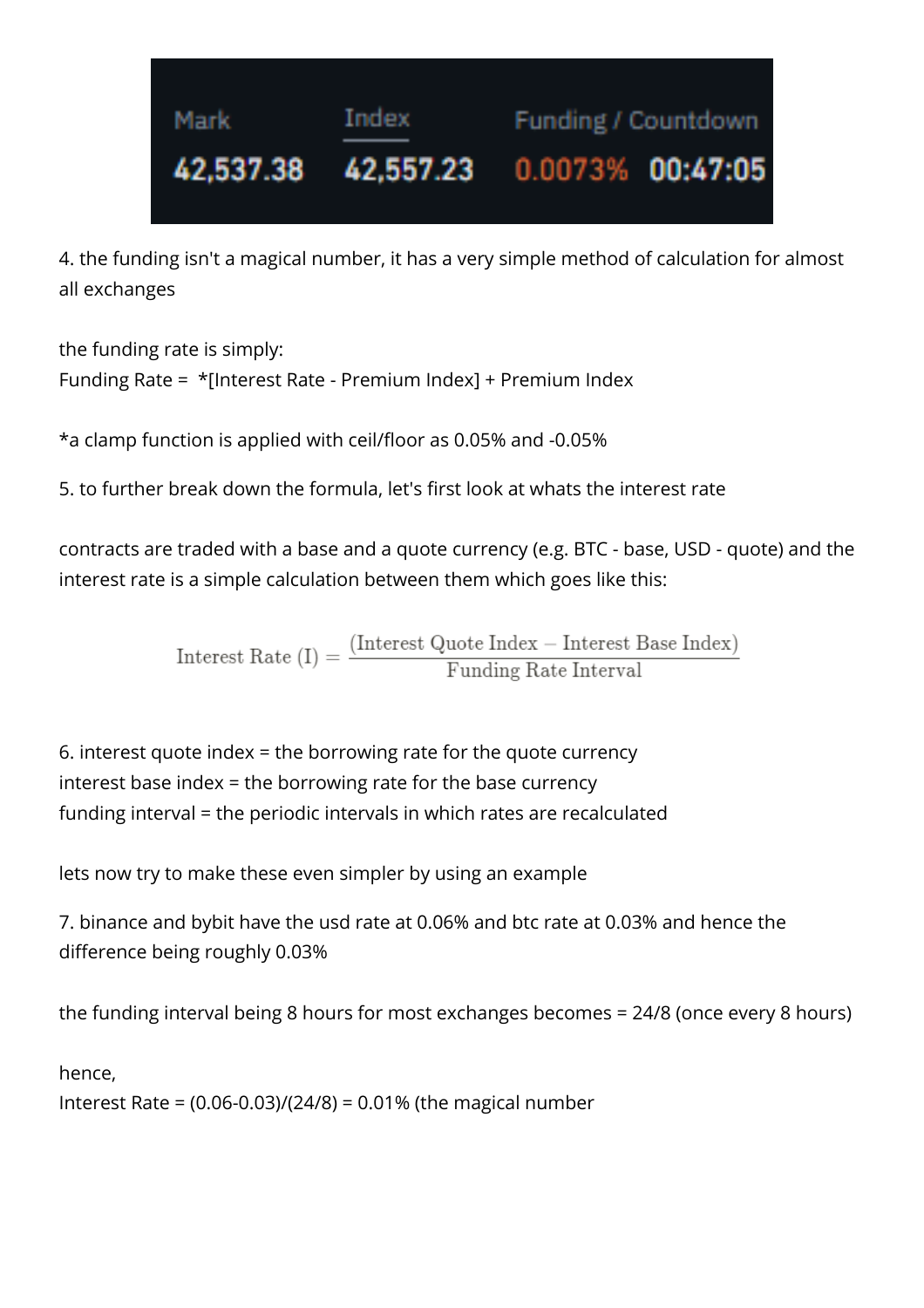$\text{Interest Rate (I)} = \frac{\text{(Interest Quote Index} - \text{Interest Base Index})}{\text{Funding Rate Interval}}$ 

$$
Interest Rate (I) = \frac{(0.06 percent - 0.03 percent)}{Funding Rate Interval}
$$

 $\text{Interest Rate (I)} = \frac{(0.06 \text{ percent} - 0.03 \text{ percent})}{24/8}$ 

Interest Rate (I) =  $\frac{(0.03 \text{ percent})}{3}$  = 0.01 percent

8. but then how do we enforce the convergence when spot and perpetual prices diverge greatly?

we use the cute premium index

Premium Index = [max(0, Impact Bid Price - Price Index ) - max(0, Price Index - Impact Ask Price)] / Price Index

lets simplify this too now

Premium Index (P) =  $\frac{\text{Max}(0, \text{ Impact Bid Price - Mark Price}) - \text{Max}(0, \text{Mark Price - Impact Ask Price})}{L + D}$ **Index Price** 

9.

max being simple maximum math f(x)

Impact Bid Price = The average fill price to execute the Impact Margin Notional on the bid price

Impact Ask Price = The average fill price to execute the Impact Margin Notional on the ask price

price index = the index price of the asset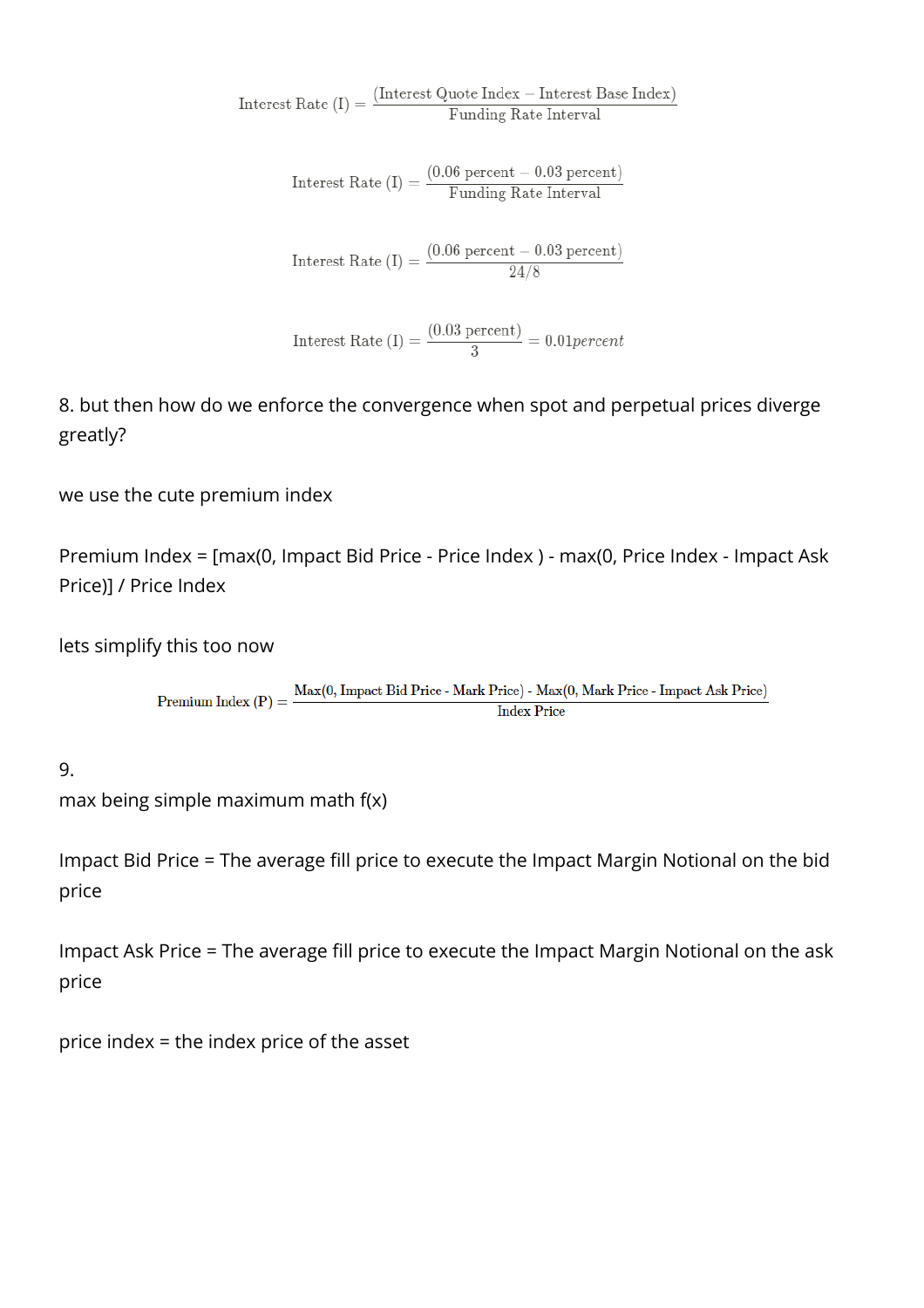

10. The Impact Margin Notional for perp contracts is the notional available to trade with 200 USDT (binance) of initial margin (quote in USDT) and is used to determine the average impact bid or ask and how deep in the order-book it is IMN = 200 / Initial margin rate at max lev

11. an example from binance:

maximum degening for btcusdt is 125x and the Initial Margin Rate is 0.8%, then the IMN is 25,000 USDT (200 USDT / 0.8%), and the system will take an IMN of 25,000 USDT every minute in the order book to measure the average Impact Bid/Ask price

> Notional Position Value<br>Leverage Level Initial Margin  $=$



12. and hence premium index varies and correspondingly impacts the funding rate

notice how the premium index varies greatly on days of high volatility/big moves



13. oh no the funding is too high again

the degen disgusting "leverage traders" are at it again, it's because of them we will have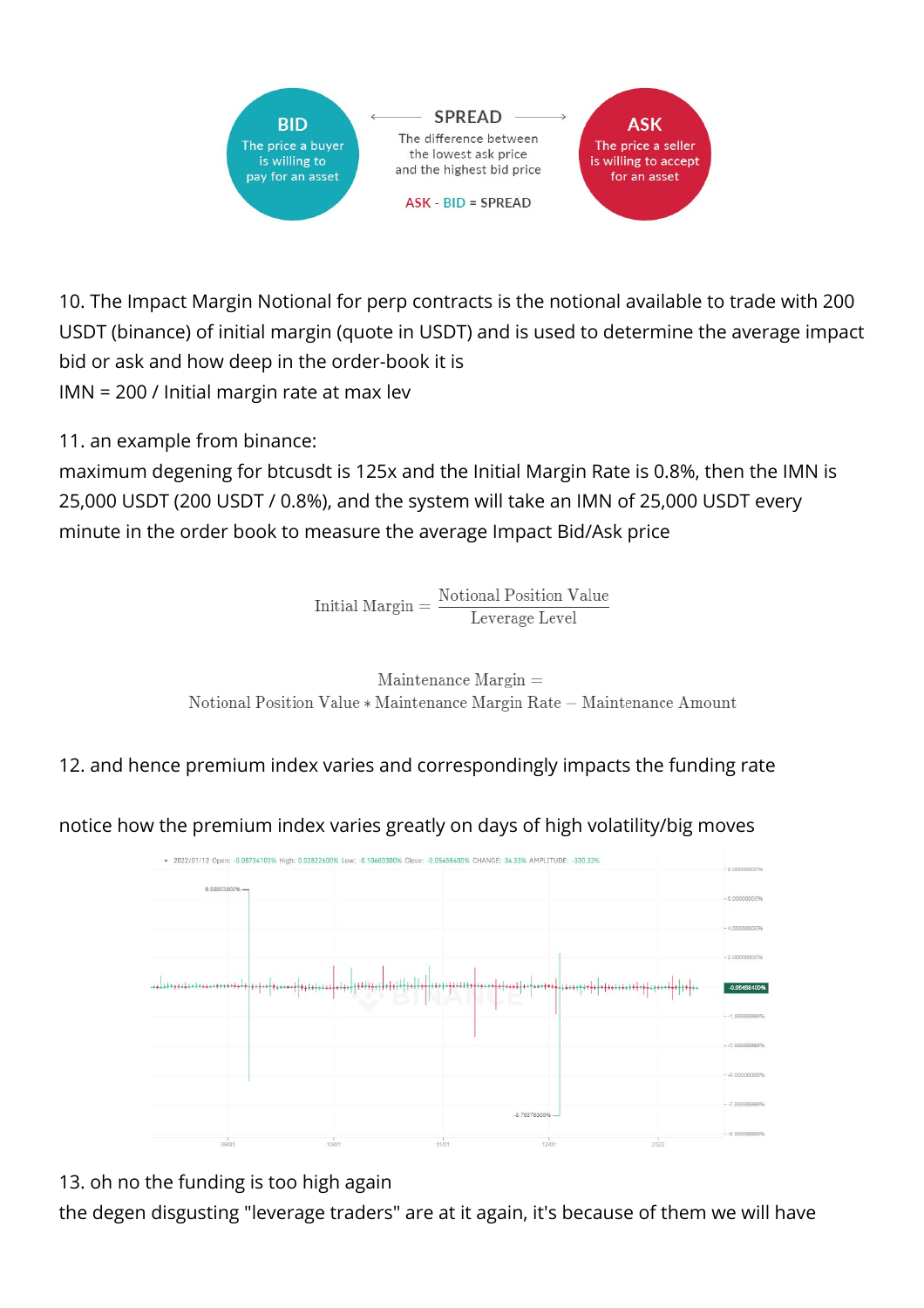## corrections if any. the funding is reaching 0.15 omg time to stay in stables



14. the disgusting beras deserve this short squeeze haha fully deployed



15. funding rate is a good system for exchanges and a good metric and usable in a lot of ways in your system but please it's not as binary as negative= short squeeze because traders dumb; positive = go up because whales buying

and there r some more complexities that i left out

16. and as always, dont believe what im saying because im an online anime person and might be trying to psyop you into ignoring it zhusu style (u better believe everything i say or else i come fight you on the streets)

ty for reading

[comf image by @ByzGeneral]